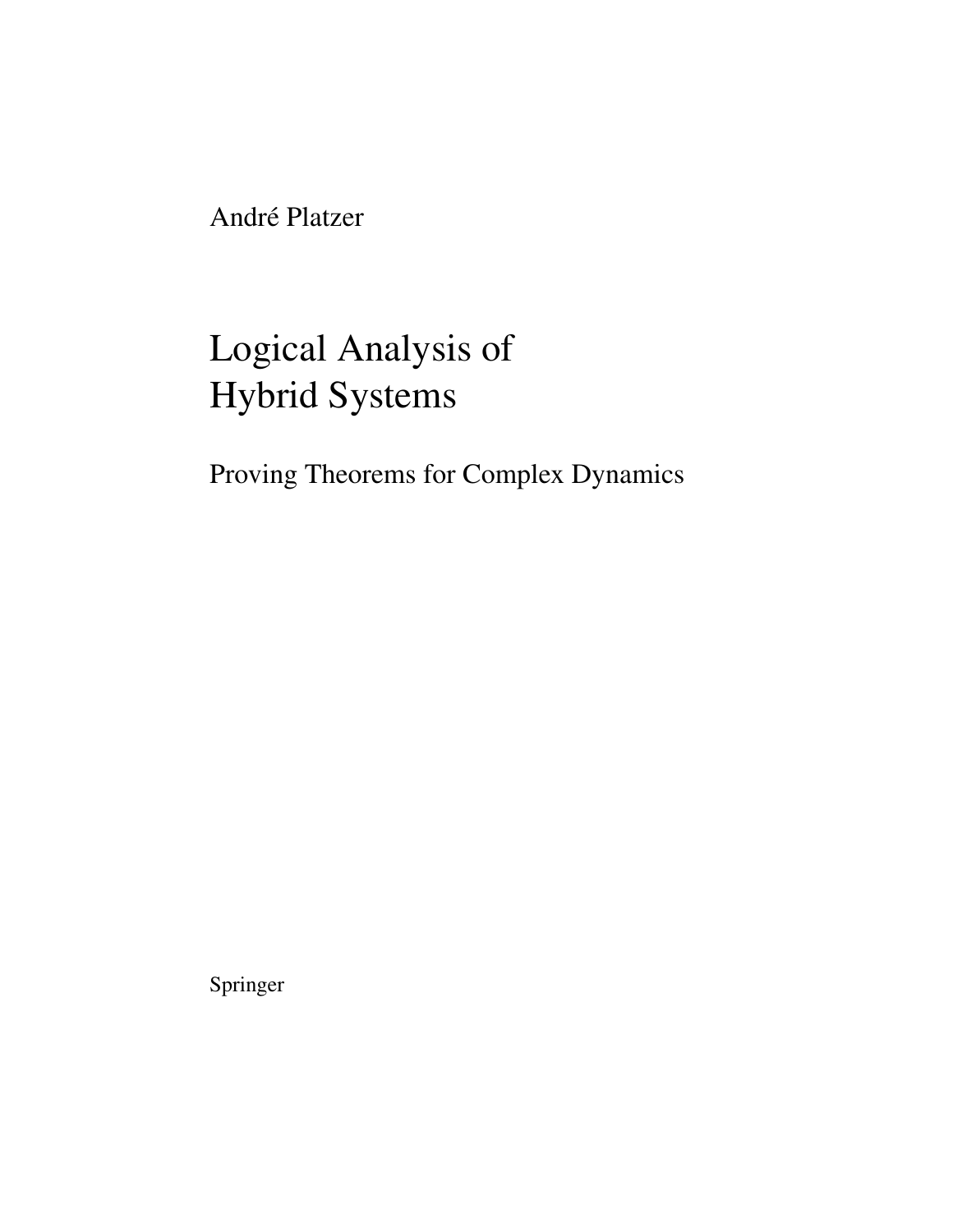## **Contents**

| $\mathbf{1}$ |      | <b>Introduction</b><br>1                                       |                |  |
|--------------|------|----------------------------------------------------------------|----------------|--|
|              | 1.1  |                                                                | $\overline{4}$ |  |
|              |      | 1.1.1                                                          | $\overline{4}$ |  |
|              |      | 1.1.2                                                          | 12             |  |
|              |      | 1.1.3                                                          | 14             |  |
|              |      | 1.1.4                                                          | 16             |  |
|              |      | 1.1.5<br>Lifting Quantifier Elimination                        | 19             |  |
|              |      | Differential Induction and Differential Strengthening<br>1.1.6 | 20             |  |
|              | 1.2. |                                                                | 21             |  |
|              | 1.3  | Contributions                                                  | 25             |  |
|              | 1.4  |                                                                | 25             |  |
|              |      |                                                                |                |  |
|              |      |                                                                |                |  |
|              |      |                                                                |                |  |
|              |      | <b>Part I Logics and Proof Calculi for Hybrid Systems</b>      | 31             |  |
| 2            |      |                                                                | 33             |  |
|              | 2.1  | Differential Dynamic Logic d $\mathscr L$                      | 34             |  |
|              |      | 2.1.1                                                          | 35             |  |
|              | 2.2  |                                                                | 35             |  |
|              |      | 2.2.1                                                          | 37             |  |
|              |      | 2.2.2                                                          | 41             |  |
|              |      | 2.2.3                                                          | 47             |  |
|              | 2.3  | Semantics .                                                    | 49             |  |
|              |      | 2.3.1                                                          | 50             |  |
|              |      | 2.3.2                                                          | 51             |  |
|              |      | 2.3.3<br>Transition Semantics of Hybrid Programs               | 54             |  |
|              | 2.4  | Collision Avoidance in Train Control                           | 61             |  |
|              | 2.5  | <b>Proof Calculus</b>                                          | 64             |  |
|              |      | 2.5.1                                                          | 65             |  |
|              |      | 2.5.2                                                          | 76             |  |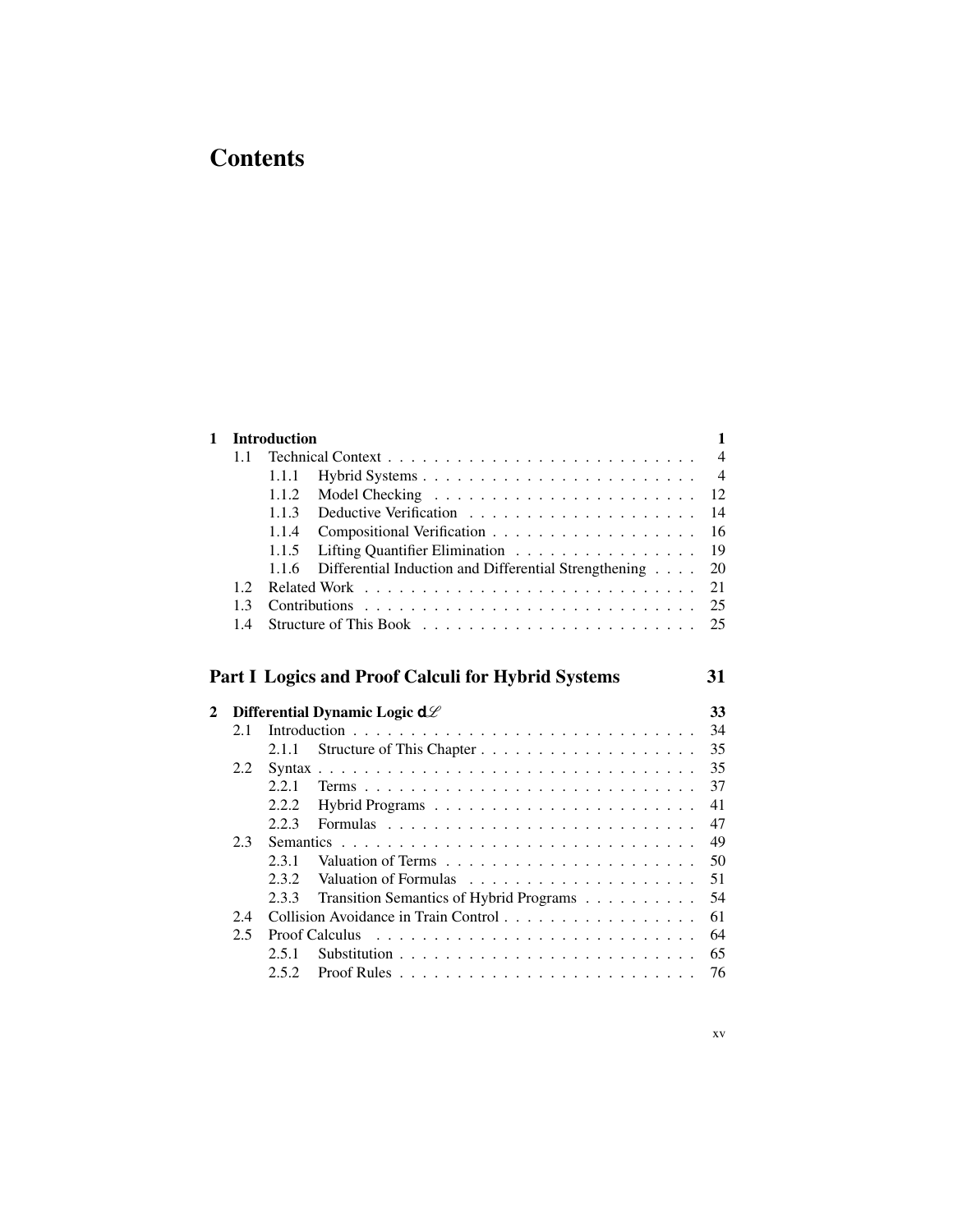|   |     | 2.5.3          | Deduction Modulo with Invertible Quantifiers and Real Quan-                            |     |
|---|-----|----------------|----------------------------------------------------------------------------------------|-----|
|   |     |                |                                                                                        | 88  |
|   |     |                | Lifting Quantifier Elimination by Invertible Quan-<br>2.5.3.1                          |     |
|   |     |                |                                                                                        | 88  |
|   |     |                | Admissibility in Invertible Quantifier Rules<br>2.5.3.2                                | 91  |
|   |     |                | Quantifier Elimination and Modalities<br>2.5.3.3                                       | 93  |
|   |     |                | 2.5.3.4<br>Global Invertible Quantifier Rules                                          | 93  |
|   |     | 2.5.4          |                                                                                        | 94  |
|   | 2.6 |                |                                                                                        | 97  |
|   | 2.7 |                |                                                                                        | 101 |
|   |     | 2.7.1          |                                                                                        | 102 |
|   |     | 2.7.2          |                                                                                        | 103 |
|   |     | 2.7.3          | Characterising Real Gödel Encodings                                                    | 105 |
|   |     | 2.7.4          | Expressibility and Rendition of Hybrid Program Semantics.                              | 106 |
|   |     | 2.7.5          | Relative Completeness of First-Order Assertions                                        | 109 |
|   |     | 2.7.6          | Relative Completeness of the Differential Logic Calculus                               | 113 |
|   | 2.8 |                |                                                                                        | 114 |
|   | 2.9 |                |                                                                                        |     |
|   |     | 2.9.1          | Finding Inductive Candidates 118                                                       |     |
|   |     | 2.9.2          |                                                                                        |     |
|   |     | 2.9.3          | Parameter Constraint Discovery 120                                                     |     |
|   |     |                |                                                                                        |     |
|   |     |                |                                                                                        |     |
| 3 |     |                | Differential-Algebraic Dynamic Logic DAL                                               | 123 |
|   | 3.1 |                |                                                                                        |     |
|   |     | 3.1.1          |                                                                                        |     |
|   |     | 3.1.2          |                                                                                        |     |
|   | 3.2 |                |                                                                                        |     |
|   |     | 3.2.1          |                                                                                        |     |
|   |     | 3.2.2          | Differential-Algebraic Programs 132                                                    |     |
|   |     | 3.2.3          |                                                                                        |     |
|   | 3.3 |                |                                                                                        |     |
|   |     | 3.3.1          | Transition Semantics of Differential-Algebraic Programs 141                            |     |
|   |     | 3.3.2          |                                                                                        |     |
|   |     | 3.3.3          | Time Anomalies $\ldots \ldots \ldots \ldots \ldots \ldots \ldots \ldots 145$           |     |
|   |     | 3.3.4          |                                                                                        |     |
|   | 3.4 |                | Collision Avoidance in Air Traffic Control 148                                         |     |
|   |     |                |                                                                                        | 148 |
|   |     | 3.4.2          | Differential Axiomatisation 149                                                        |     |
|   |     | 3.4.3          | Aircraft Collision Avoidance Manoeuvres 150                                            |     |
|   |     | 3.4.4          | Tangential Roundabout Manoeuvre 151                                                    |     |
|   | 3.5 |                | Proof Calculus                                                                         |     |
|   |     | 3.5.1          | Motivation                                                                             |     |
|   |     | 3.5.2<br>3.5.3 | Derivations and Differentiation<br>Differential Reduction and Differential Elimination | 154 |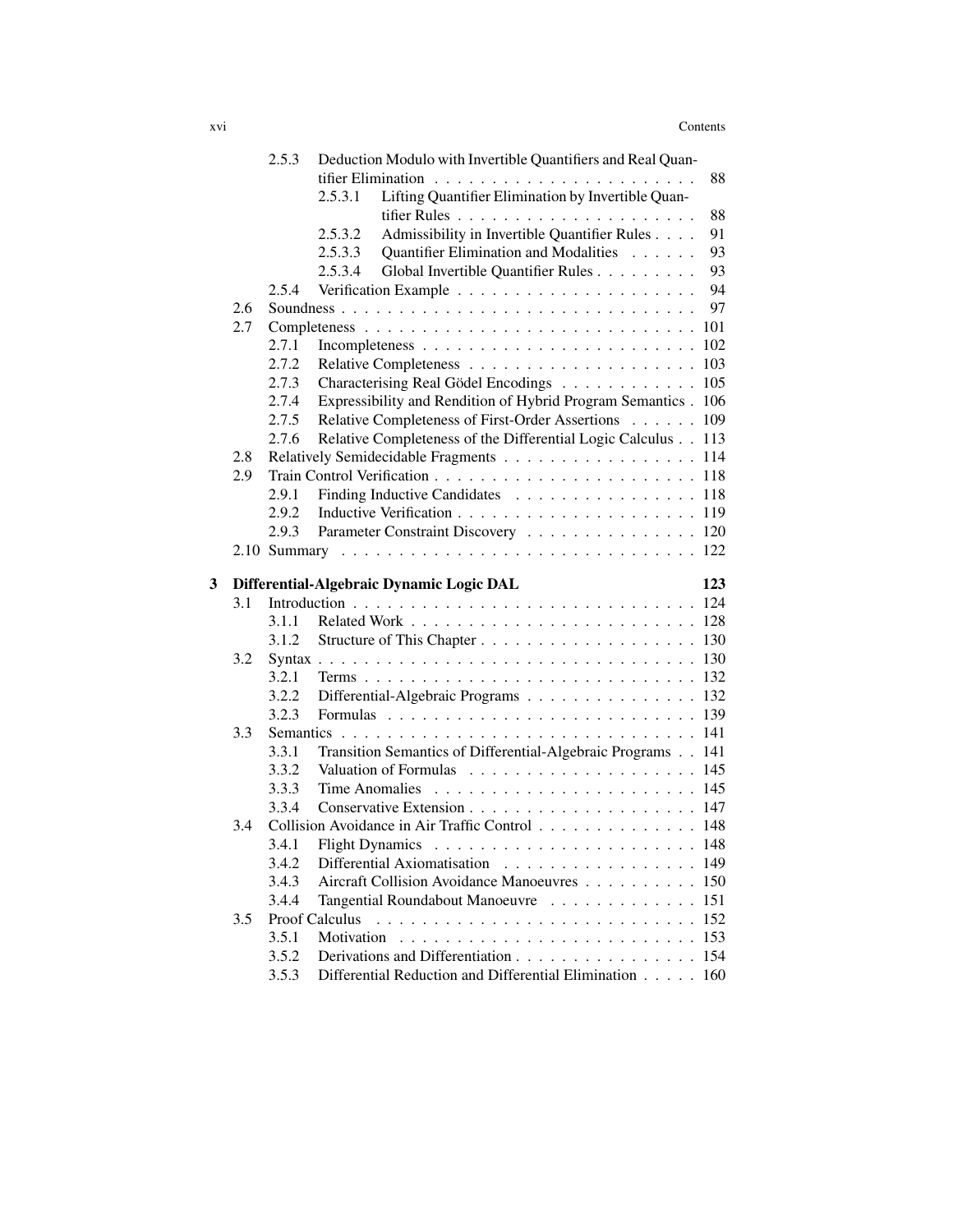### **Contents** xvii

|   |            | 3.5.4 |                                                             |     |
|---|------------|-------|-------------------------------------------------------------|-----|
|   |            | 3.5.5 | Deduction Modulo by Side Deduction 168                      |     |
|   |            | 3.5.6 | Differential Induction with Differential Invariants 170     |     |
|   |            | 3.5.7 | Differential Induction with Differential Variants 181       |     |
|   | 3.6        |       |                                                             |     |
|   | 3.7        |       | Restricting Differential Invariants 188                     |     |
|   | 3.8        |       | Differential Monotonicity Relaxations 189                   |     |
|   | 3.9        |       |                                                             |     |
|   |            |       | 3.10 Deductive Strength of Differential Induction 194       |     |
|   |            |       |                                                             |     |
|   |            |       | 3.11.1 Characterisation of Safe Roundabout Dynamics 197     |     |
|   |            |       | 3.11.2 Tangential Entry Procedures 200                      |     |
|   |            |       |                                                             |     |
|   |            |       |                                                             |     |
|   |            |       |                                                             |     |
| 4 |            |       | Differential Temporal Dynamic Logic dTL                     | 203 |
|   | 4.1        |       |                                                             |     |
|   |            | 4.1.1 |                                                             |     |
|   |            | 4.1.2 |                                                             |     |
|   | 4.2        |       |                                                             |     |
|   |            | 4.2.1 |                                                             |     |
|   |            | 4.2.2 |                                                             |     |
|   | 4.3        |       |                                                             |     |
|   |            | 4.3.1 | Trace Semantics of Hybrid Programs 210                      |     |
|   |            | 4.3.2 | Valuation of State and Trace Formulas 213                   |     |
|   |            | 4.3.3 | Conservative Temporal Extension 215                         |     |
|   | 4.4        |       | Safety Invariants in Train Control 216                      |     |
|   | 4.5        |       | <b>Proof Calculus</b>                                       |     |
|   |            | 4.5.1 |                                                             |     |
|   |            | 4.5.2 |                                                             |     |
|   | 4.6<br>4.7 |       |                                                             |     |
|   |            |       |                                                             |     |
|   |            | 4.7.1 |                                                             |     |
|   |            | 4.7.2 |                                                             |     |
|   |            | 4.7.3 | Expressibility and Rendition of Hybrid Trace Semantics 225  |     |
|   |            | 4.7.4 | Modular Relative Completeness Proof 226                     |     |
|   | 4.8        |       | Verification of Train Control Safety Invariants 227         |     |
|   | 4.9        |       | Liveness by Quantifier Alternation 228                      |     |
|   |            |       |                                                             |     |
|   |            |       |                                                             |     |
|   |            |       | <b>Part II Automated Theorem Proving for Hybrid Systems</b> | 231 |

| 5 Deduction Modulo Real Algebra and Computer Algebra | 233. |
|------------------------------------------------------|------|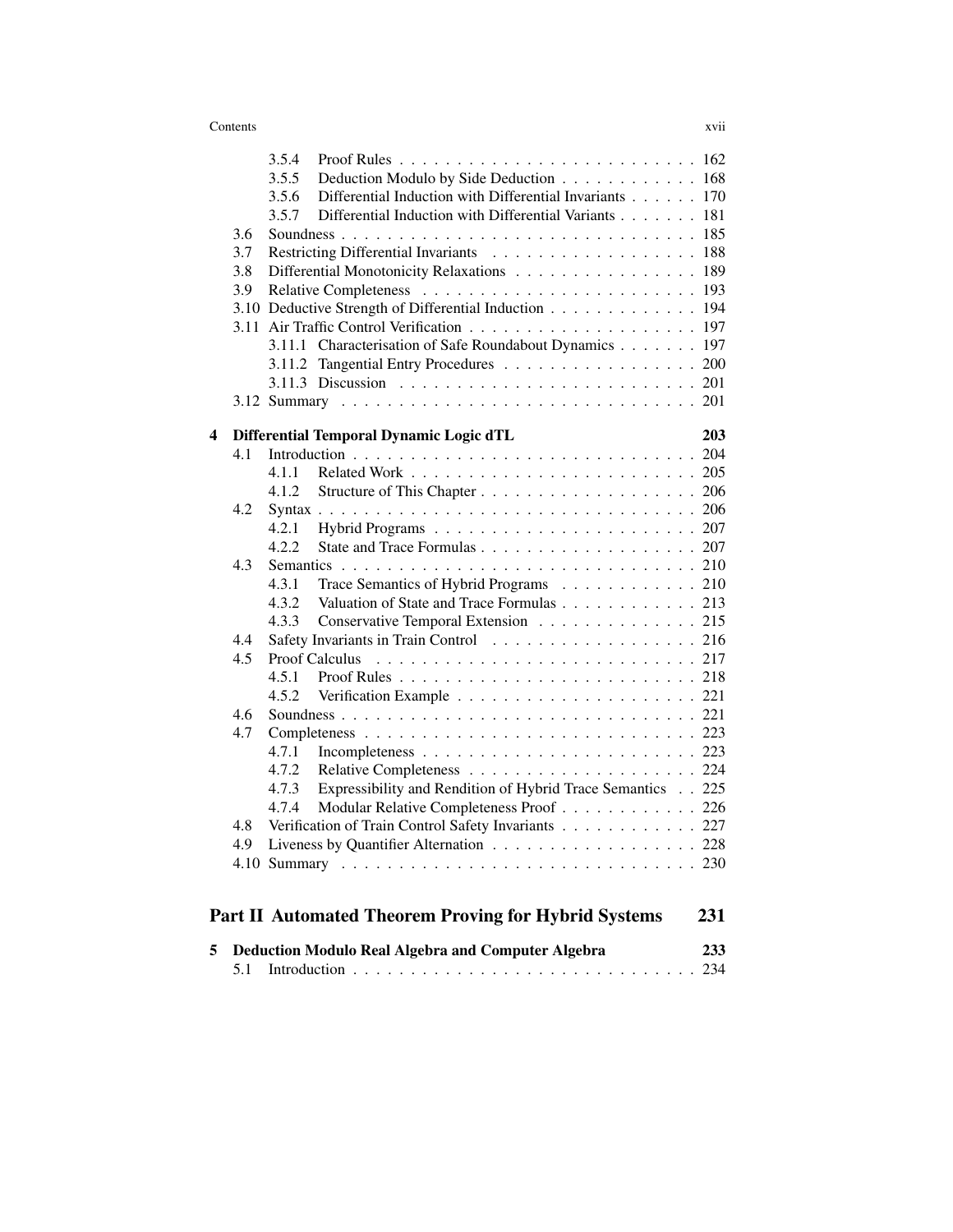### xviii Contents

|   |     | 5.1.1 |                                                                    |     |
|---|-----|-------|--------------------------------------------------------------------|-----|
|   |     | 5.1.2 |                                                                    |     |
|   | 5.2 |       |                                                                    |     |
|   | 5.3 |       | Nondeterminisms in Tableau Modulo 238                              |     |
|   |     | 5.3.1 | Nondeterminisms in Branch Selection 238                            |     |
|   |     | 5.3.2 | Nondeterminisms in Formula Selection 239                           |     |
|   |     |       | 5.3.3 Nondeterminisms in Mode Selection 240                        |     |
|   | 5.4 |       |                                                                    |     |
|   | 5.5 |       |                                                                    |     |
|   | 5.6 |       |                                                                    |     |
|   | 5.7 |       |                                                                    |     |
|   |     |       |                                                                    |     |
| 6 |     |       | <b>Computing Differential Invariants as Fixed Points</b>           | 253 |
|   | 6.1 |       |                                                                    |     |
|   |     | 6.1.1 |                                                                    |     |
|   |     | 6.1.2 |                                                                    |     |
|   | 6.2 |       | Inductive Verification by Combining Local Fixed Points 256         |     |
|   |     | 6.2.1 | Verification by Symbolic Decomposition 257                         |     |
|   |     | 6.2.2 | Discrete and Differential Induction, Differential Invariants . 258 |     |
|   |     | 6.2.3 | Flight Dynamics in Air Traffic Control 260                         |     |
|   |     | 6.2.4 | Local Fixed-Point Computation for Differential Invariants . 262    |     |
|   |     | 6.2.5 | Dependency-Directed Induction Candidates 263                       |     |
|   |     | 6.2.6 | Global Fixed-Point Computation for Loop Invariants 265             |     |
|   |     | 6.2.7 | Interplay of Local and Global Fixed-Point Loops                    | 268 |
|   | 6.3 |       |                                                                    |     |
|   | 6.4 |       |                                                                    |     |
|   |     | 6.4.1 | Sound Interleaving with Numerical Simulation 271                   |     |
|   |     | 6.4.2 | Optimisations for the Verification Algorithm 272                   |     |
|   | 6.5 |       |                                                                    |     |
|   | 6.6 |       |                                                                    |     |
|   |     |       |                                                                    |     |

## Part III Case Studies and Applications in Hybrid Systems Verification 275

| 7 |    | <b>European Train Control System</b>                |  |
|---|----|-----------------------------------------------------|--|
|   |    |                                                     |  |
|   |    |                                                     |  |
|   |    |                                                     |  |
|   |    | 7.2 Parametric European Train Control System 281    |  |
|   |    | 7.2.1 Overview of the ETCS Cooperation Protocol 281 |  |
|   |    | 7.2.2 Formal Model of Fully Parametric ETCS 284     |  |
|   | 73 | Parametric Verification of Train Control 286        |  |
|   |    |                                                     |  |
|   |    | 7.3.2 Iterative Control Refinement 288              |  |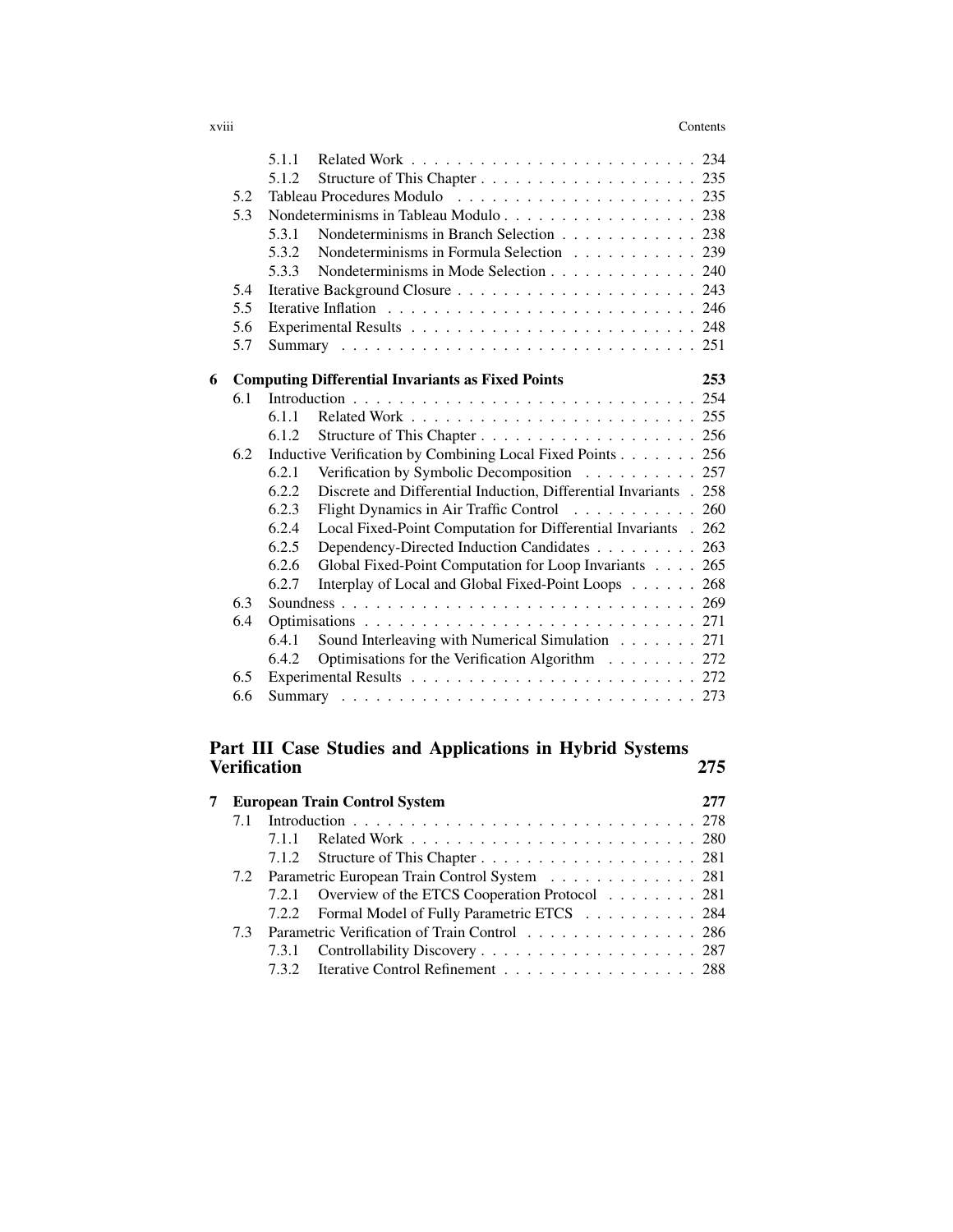| X1X |
|-----|
|     |

|   |     | 7.3.3                                                 |     |
|---|-----|-------------------------------------------------------|-----|
|   |     | 7.3.4                                                 |     |
|   |     | 7.3.5                                                 |     |
|   | 7.4 | Disturbance and the European Train Control System 295 |     |
|   |     | 7.4.1                                                 |     |
|   |     | 7.4.2<br>Iterative Control Refinement 298             |     |
|   |     | 7.4.3                                                 |     |
|   | 7.5 |                                                       |     |
|   | 7.6 |                                                       |     |
| 8 |     | <b>Air Traffic Collision Avoidance</b>                | 303 |
|   | 8.1 |                                                       |     |
|   |     | 8.1.1                                                 |     |
|   |     | 8.1.2                                                 |     |
|   | 8.2 | Curved Flight in Roundabout Manoeuvres 309            |     |
|   |     | 8.2.1                                                 |     |
|   |     | 8.2.2<br>Roundabout Manoeuvre Overview 310            |     |
|   |     | 8.2.3<br>Compositional Verification Plan 311          |     |
|   |     | 8.2.4<br>Tangential Roundabout Manoeuvre Cycles 312   |     |
|   |     | Bounded Control Choices 315<br>8.2.5                  |     |
|   |     | 8.2.6                                                 |     |
|   |     | 8.2.7                                                 |     |
|   |     | 8.2.8                                                 |     |
|   | 8.3 | Synchronisation of Roundabout Manoeuvres 322          |     |
|   |     | 8.3.1                                                 |     |
|   |     | 8.3.2                                                 |     |
|   | 8.4 |                                                       |     |
|   | 8.5 | Flyable Tangential Roundabout Manoeuvre 329           |     |
|   | 8.6 |                                                       |     |
|   | 8.7 |                                                       |     |
| 9 |     | <b>Conclusion</b>                                     | 335 |
|   |     | Part IV Appendix                                      | 339 |
|   |     | A First-Order Logic and Theorem Proving               | 341 |
|   | A.1 | Overview                                              | 341 |

A.2 Syntax . . . . . . . . . . . . . . . . . . . . . . . . . . . . . . . . . 346 A.2.1 Terms . . . . . . . . . . . . . . . . . . . . . . . . . . . . . 346 A.2.2 Formulas . . . . . . . . . . . . . . . . . . . . . . . . . . . 347 A.3 Semantics . . . . . . . . . . . . . . . . . . . . . . . . . . . . . . . 348 A.3.1 Valuation of Terms . . . . . . . . . . . . . . . . . . . . . . 349 A.3.2 Valuation of Formulas . . . . . . . . . . . . . . . . . . . . 349 A.4 Proof Calculus . . . . . . . . . . . . . . . . . . . . . . . . . . . . 350 A.4.1 Proof Rules . . . . . . . . . . . . . . . . . . . . . . . . . . 351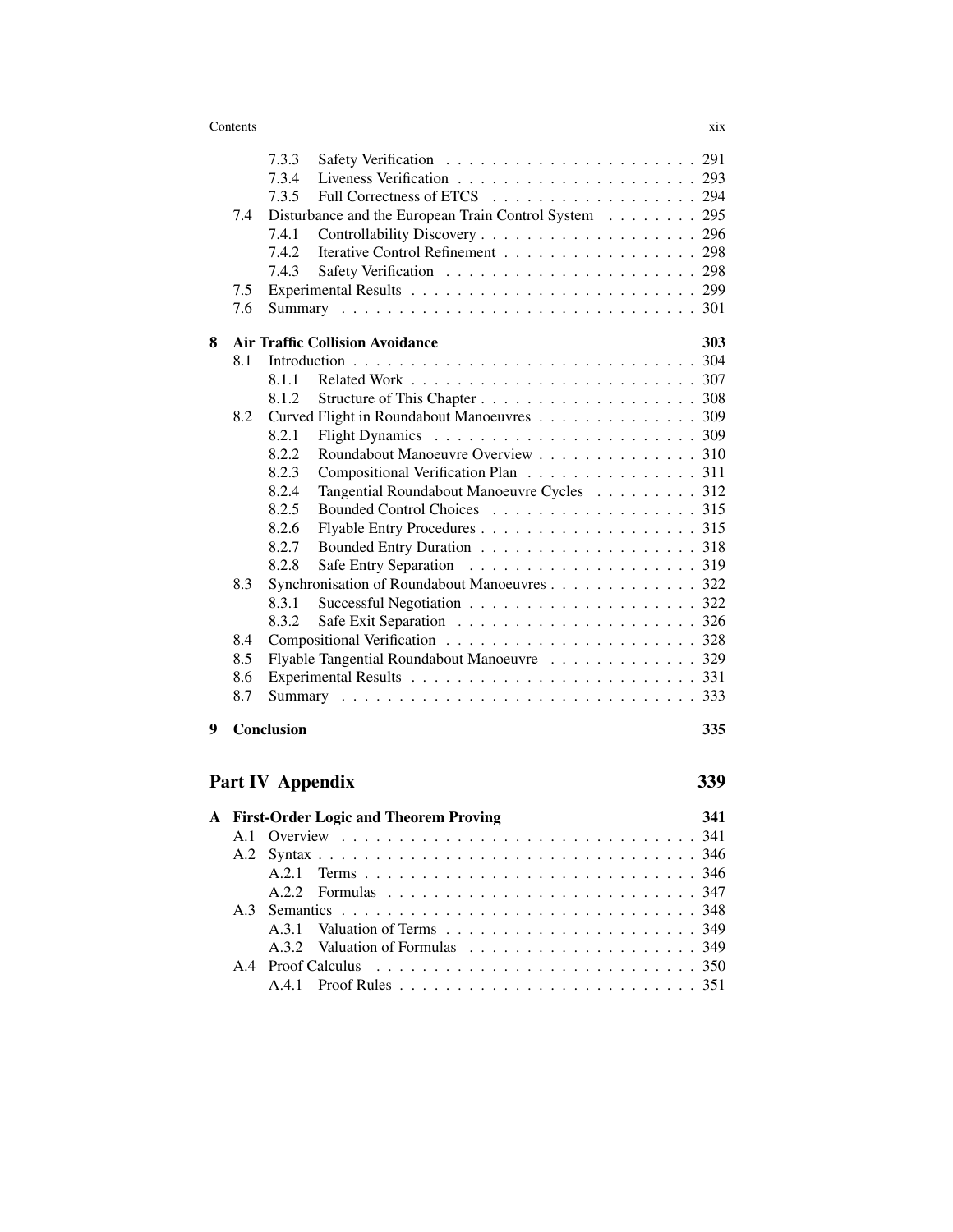### xx Contents

|   |                   | A.4.2 Proof Example: Ground Proving Versus Free-Variable Proving 354 |     |
|---|-------------------|----------------------------------------------------------------------|-----|
|   | A.5               |                                                                      |     |
|   | A.6               |                                                                      |     |
|   | A.7               | Computability Theory and Decidability 357                            |     |
| B |                   | <b>Differential Equations</b>                                        | 359 |
|   | B.1               |                                                                      |     |
|   | B.2               |                                                                      |     |
|   | B.3               | Existence and Uniqueness Theorems 364                                |     |
|   | B.4               | Linear Differential Equations with Constant Coefficients 365         |     |
| C |                   | <b>Hybrid Automata</b>                                               | 369 |
|   | C.1               | Syntax and Traces of Hybrid Automata 369                             |     |
|   | C.2               | Embedding Hybrid Automata into Hybrid Programs 371                   |     |
| D |                   | <b>KeYmaera Implementation</b>                                       | 377 |
|   | D.1               | KeYmaera: A Hybrid Theorem Prover for Hybrid Systems 377             |     |
|   |                   | D.1.1                                                                |     |
|   | D.2               | Computational Back-ends for Real Arithmetic 380                      |     |
|   |                   | D.2.1                                                                |     |
|   |                   | D.2.2<br>Semialgebraic Geometry and Cylindrical Algebraic Decom-     |     |
|   |                   |                                                                      |     |
|   |                   | Nullstellensatz and Gröbner Bases 386<br>D.2.3                       |     |
|   |                   | D.2.4                                                                |     |
|   |                   | Positivstellensatz and Semidefinite Programming 394<br>D.2.5         |     |
|   | D <sub>3</sub>    |                                                                      |     |
|   | D.4               |                                                                      |     |
|   | <b>References</b> |                                                                      | 401 |
|   | <b>Index</b>      |                                                                      | 415 |
|   |                   | <b>Operators and Proof Rules</b>                                     | 423 |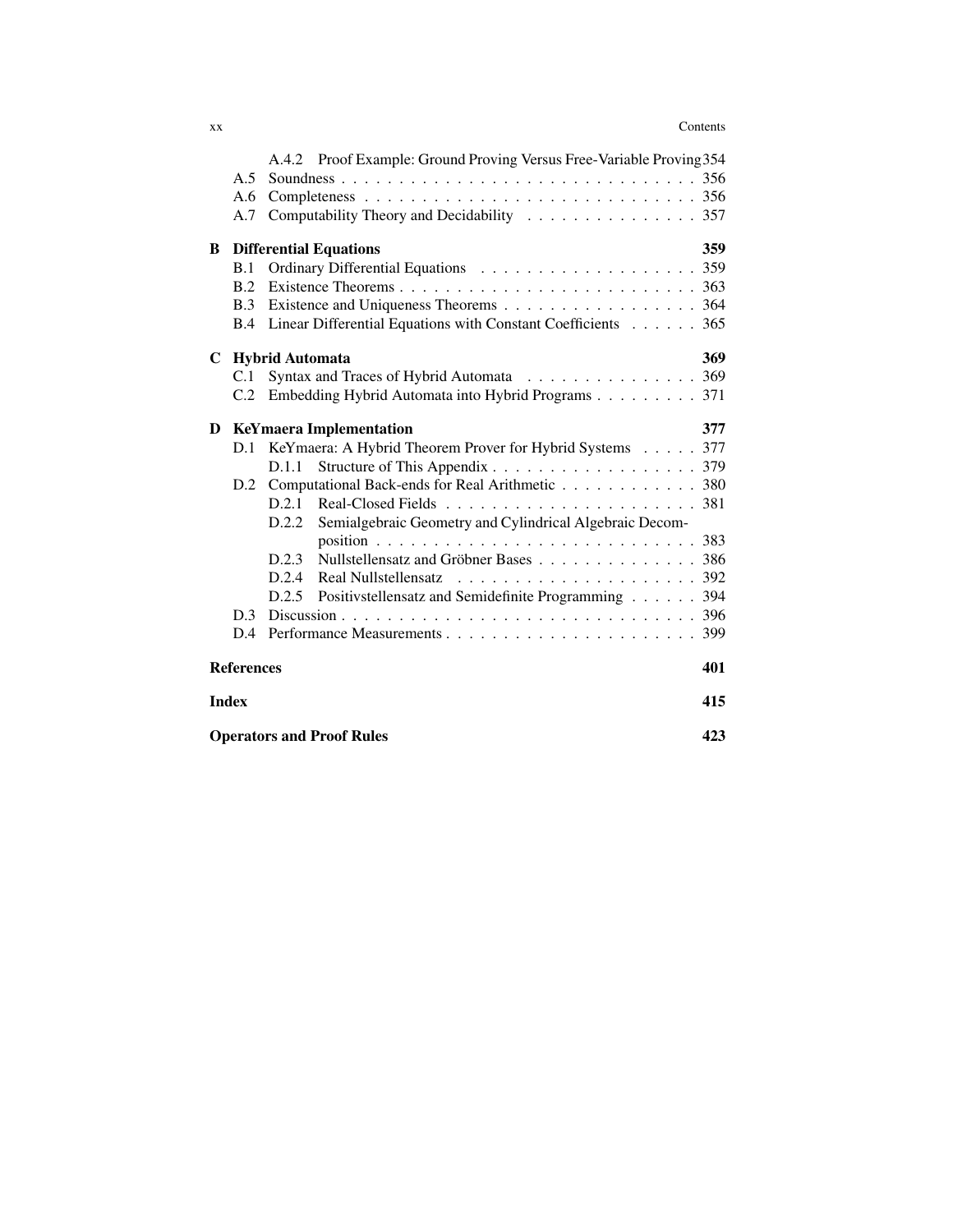# List of Figures

| 1.1  |                                                                           | 2              |
|------|---------------------------------------------------------------------------|----------------|
| 1.2  | ETCS: discrete evolution of acceleration $a$ , continuous evolution of    |                |
|      | velocity v and of position z over time $t \dots \dots \dots \dots \dots$  | 3              |
| 1.3  | Collision avoidance manoeuvres in air traffic control                     | $\overline{3}$ |
| 1.4  | Hybrid automaton for an (overly) simplified train control system          | 5              |
| 1.5  | Hybrid automaton and hybrid program of a simple bouncing ball.            | 7              |
| 1.6  | Switching between two damped oscillators                                  | 8              |
| 1.7  | Hybrid automaton for switching damped oscillators                         | 9              |
| 1.8  | Stable trajectory switching between two damped oscillators                | 9              |
| 1.9  | Instable trajectory switching between two damped oscillators              | 10             |
| 1.10 |                                                                           | 11             |
| 1.11 | Successive state space exploration in finite-state model checking .       | 12             |
| 1.12 | Failed hybrid automaton decomposition attempt                             | 17             |
| 1.13 | Successful hybrid program decomposition                                   | 18             |
| 1.14 | Dependencies and suggested reading sequence of chapters and ap-           |                |
|      |                                                                           | 28             |
| 2.1  | Hybrid program rendition of hybrid automaton for (overly) simpli-         |                |
|      |                                                                           | 36             |
| 2.2  |                                                                           | 45             |
| 2.3  | Parametric bouncing ball (with abbreviations resolved)                    | 46             |
| 2.4  | Transition semantics of modalities in $d\mathcal{L}$ formulas             | 52             |
| 2.5  | Transition semantics and example dynamics of hybrid programs              | 56             |
| 2.6  | Continuous flow along differential equation $x' = \theta$ over time       | 57             |
| 2.7  | Transition structure and transition example in (overly) simple train      |                |
|      | $control$ , , , , , , , , ,                                               | 59             |
| 2.8  | ETCS train coordination protocol using dynamic movement author-           |                |
|      |                                                                           | 61             |
| 2.9  | ETCS transition structure and various choices of speed regulation         |                |
|      | for train speed control $\dots \dots \dots \dots \dots \dots \dots \dots$ | 63             |
| 2.10 | Application of simultaneous substitutions                                 | 65             |
|      |                                                                           |                |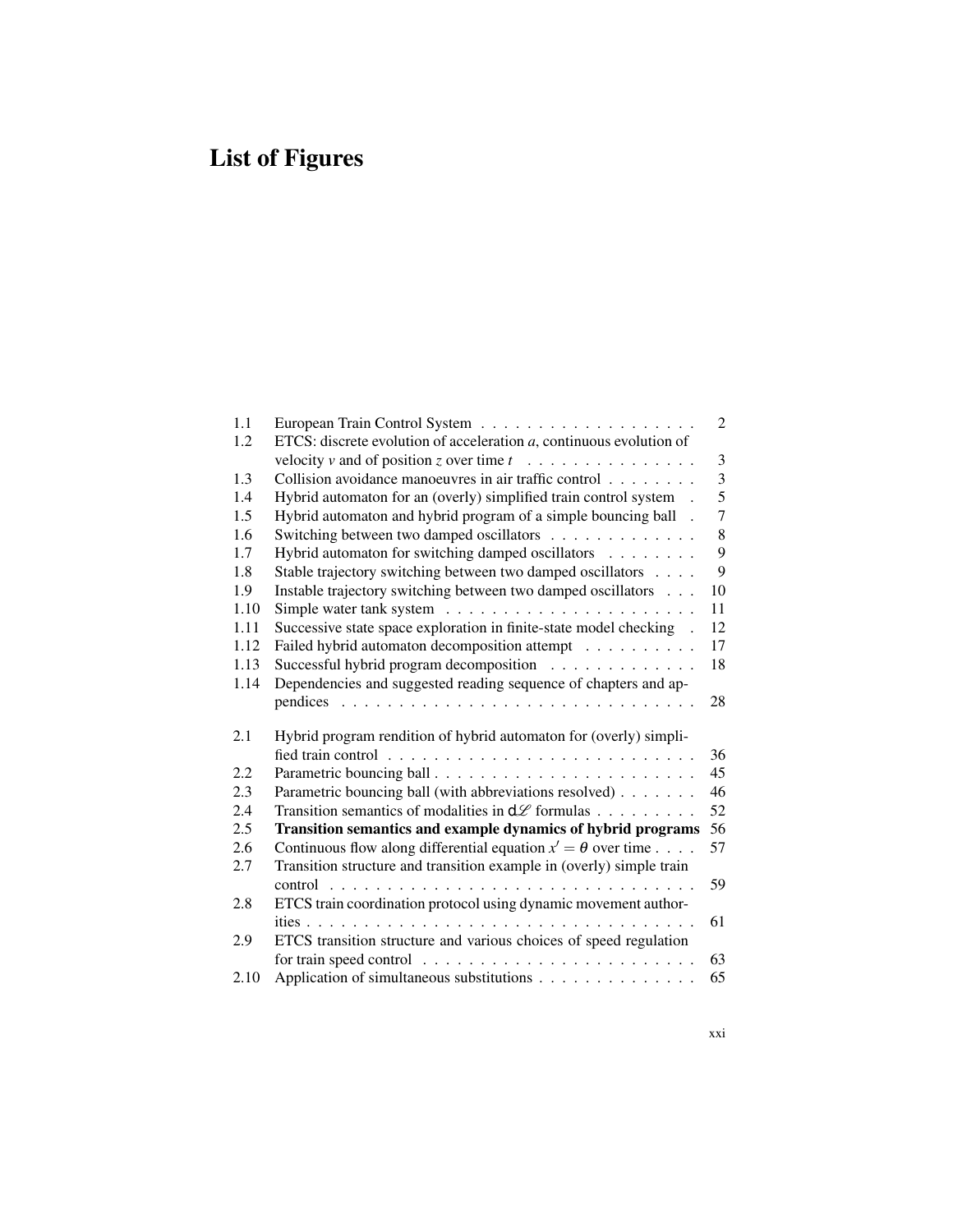| 2.11 | Rule schemata of the free-variable calculus for differential dy-                                     |     |
|------|------------------------------------------------------------------------------------------------------|-----|
|      | namic logic                                                                                          | 79  |
| 2.12 | Correspondence of dynamic proof rules and transition semantics                                       | 83  |
| 2.13 | Simple propositional example proof                                                                   | 87  |
| 2.14 | Deduction modulo for analysis of MA violation in braking mode                                        | 89  |
| 2.15 | Controllable region of ETCS dynamics                                                                 | 90  |
| 2.16 | Deduction modulo for analysis of MA-safety in braking mode                                           | 90  |
|      | 2.17a Wrong rearrangement with deduction modulo by invertible quanti-                                |     |
|      | fiers                                                                                                | 91  |
|      | 2.17b Correct reintroduction order with deduction modulo by invertible                               |     |
|      |                                                                                                      | 91  |
| 2.18 | Bouncing ball proof (no evolution domain)                                                            | 95  |
|      | 2.19a Unsound attempt of induction without universal closure $\forall^{\alpha} \dots$ .              | 95  |
|      | 2.19b Correct use of induction with universal closure $\forall^{\alpha}$ , i.e., $\forall x \dots$ . | 95  |
| 2.20 | Bouncing ball proof (with evolution domain)                                                          | 97  |
| 2.21 | Characterisation of $N$ as zeros of solutions of differential equations                              | 103 |
| 2.22 | Fractional encoding principle of R-Gödel encoding by bit interleav-                                  |     |
|      |                                                                                                      | 105 |
| 2.23 | FOD definition characterising Gödel encoding of R-sequences in                                       |     |
|      |                                                                                                      | 106 |
| 2.24 | Explicit rendition of hybrid program transition semantics in FOD.                                    | 107 |
| 2.25 | Evolution domain checks along backwards flow over time                                               | 108 |
|      |                                                                                                      |     |
| 3.1  | Controllability violated in the presence of disturbance $\dots \dots$                                | 138 |
| 3.2  |                                                                                                      | 143 |
| 3.3  |                                                                                                      | 146 |
| 3.4  |                                                                                                      | 148 |
| 3.5  | Reparametrise for differential axiomatisation                                                        | 149 |
| 3.6  | Flight manoeuvres for collision avoidance in air traffic control                                     | 151 |
| 3.7  | Flight control with tangential roundabout collision avoidance man-                                   |     |
|      |                                                                                                      | 152 |
| 3.8  | Vector field and a solution of a differential equation                                               | 153 |
| 3.9  | Rule schemata of the proof calculus for differential-algebraic                                       |     |
|      |                                                                                                      | 164 |
| 3.10 | Side deduction for quantifier elimination rules                                                      | 164 |
| 3.11 | Nested side deductions and differential variants for progress property 169                           |     |
| 3.12 |                                                                                                      |     |
|      |                                                                                                      |     |
|      | 3.13b Cubic dynamics                                                                                 |     |
| 3.14 | Unsound restriction of differential invariance                                                       | 173 |
|      |                                                                                                      | 174 |
|      |                                                                                                      | 174 |
| 3.16 | Proof of MA-safety in braking mode with disturbance                                                  | 176 |
| 3.17 | Trajectory and evolution of a damped oscillator                                                      | 177 |
| 3.18 | Trajectory switching between two damped oscillators                                                  | 178 |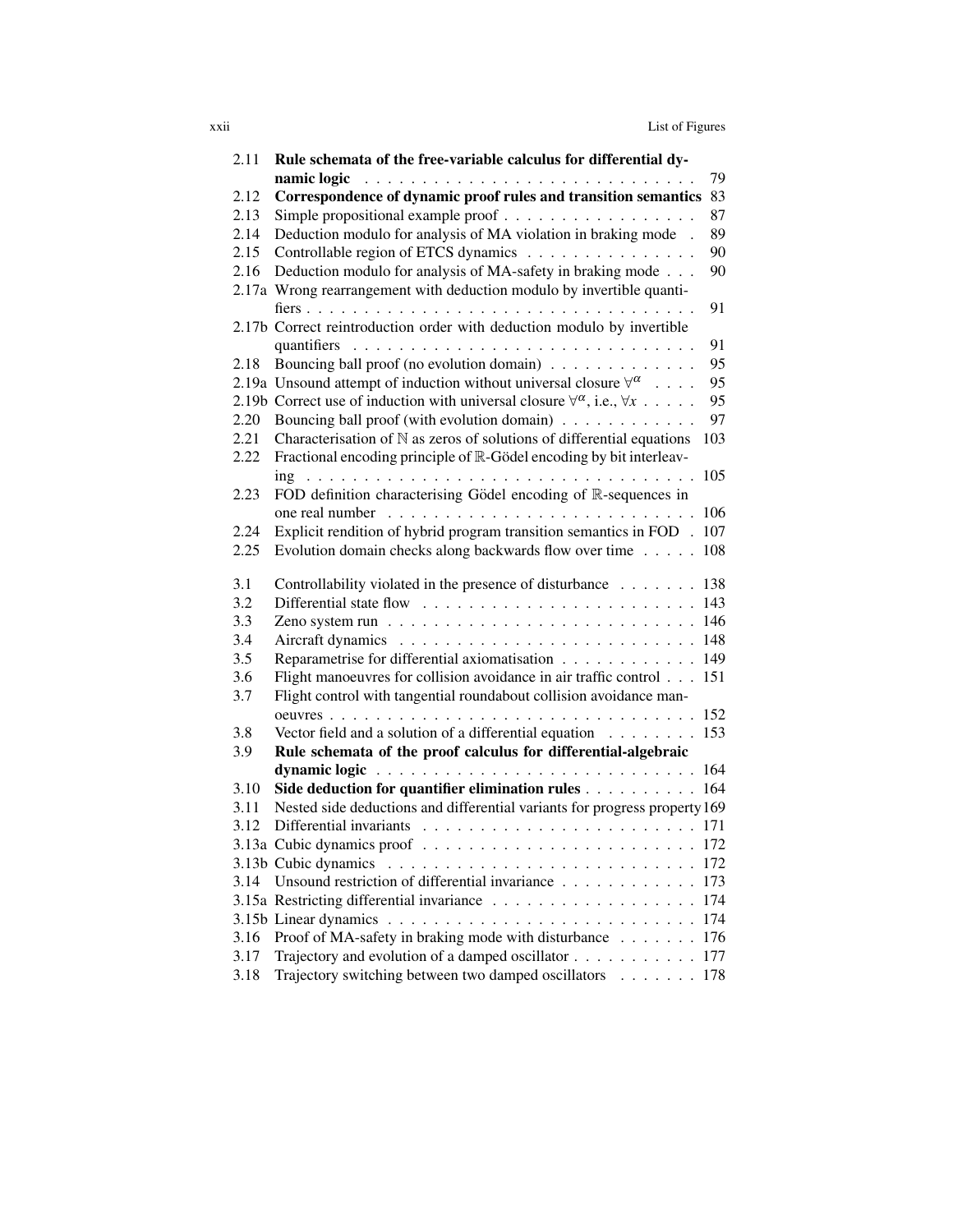## List of Figures xxiii

| 3.19             | Parametric switched damped oscillator system 178                            |     |
|------------------|-----------------------------------------------------------------------------|-----|
| 3.20             | Instable trajectory switching between two damped oscillators 179            |     |
| 3.21             | Parametric switched damped oscillator proof 180                             |     |
| 3.22             |                                                                             |     |
|                  | 3.23a Monotonically decreasing convergent counterexample 184                |     |
|                  |                                                                             | 184 |
|                  | 3.23c Non-inductive property in convergent descent                          | 184 |
|                  | 3.24a Counterexample of unbounded dynamics without Lipschitz con-           |     |
|                  |                                                                             |     |
|                  | 3.24b Explosive dynamics with limited duration of solutions 184             |     |
| 3.25             | Differential induction splitting over disjunctions for negative equa-       |     |
|                  |                                                                             |     |
|                  | 3.26a Counterexample for disjunctive monotonicity 193                       |     |
|                  |                                                                             |     |
| 3.27             | Quadrant sign selection regions of differential invariant 196               |     |
| 3.28             | Circular dependencies for differential strengthening                        | 196 |
| 3.29             | Tangential construction for characteristics of roundabout dynamics          | 198 |
|                  |                                                                             |     |
| 4.1              |                                                                             |     |
| 4.2              | ETCS train coordination protocol phases 216                                 |     |
| 4.3              | Rule schemata of the proof calculus for temporal differential               |     |
|                  |                                                                             | 218 |
| 4.4              | Correspondence of temporal proof rules and trace semantics . 219            |     |
| 4.5              | Explicit rendition of hybrid program trace semantics in FOD 225             |     |
| 4.6              | Transformation rules for alternating temporal path and trace quan-          |     |
|                  |                                                                             |     |
|                  |                                                                             |     |
| 5.1              | Deductive, real algebraic, computer algebraic prover combination . 236      |     |
| 5.2              | Tableau procedure for differential dynamic logics 237                       |     |
| 5.3              | Nondeterminisms in the tableau procedure for differential dynamic           |     |
|                  |                                                                             |     |
| 5.4              | Computational distraction in quantifier elimination 240                     |     |
| 5.5              | Eager and lazy quantifier elimination in proof search space 241             |     |
| 5.6              | A large subgoal of first-order real arithmetic during ETCS verification 242 |     |
| 5.7a             |                                                                             |     |
| 5.7 <sub>b</sub> | Iterative background closure (IBC) proof strategy 244                       |     |
| 5.8              | Iterative background closure (IBC) algorithm schema 245                     |     |
| 5.9              | General and/or-branching in proof strategies for differential dy-           |     |
|                  |                                                                             |     |
| 5.10             | Iterative inflation order (IIO) algorithm schema 247                        |     |
|                  |                                                                             |     |
| 6.1              | $d\mathcal{L}$ -based verification by symbolic decomposition 257            |     |
| 6.2              |                                                                             | 261 |
| 6.3              | Fixed-point algorithm for differential invariants (Differential Satur-      |     |
|                  |                                                                             |     |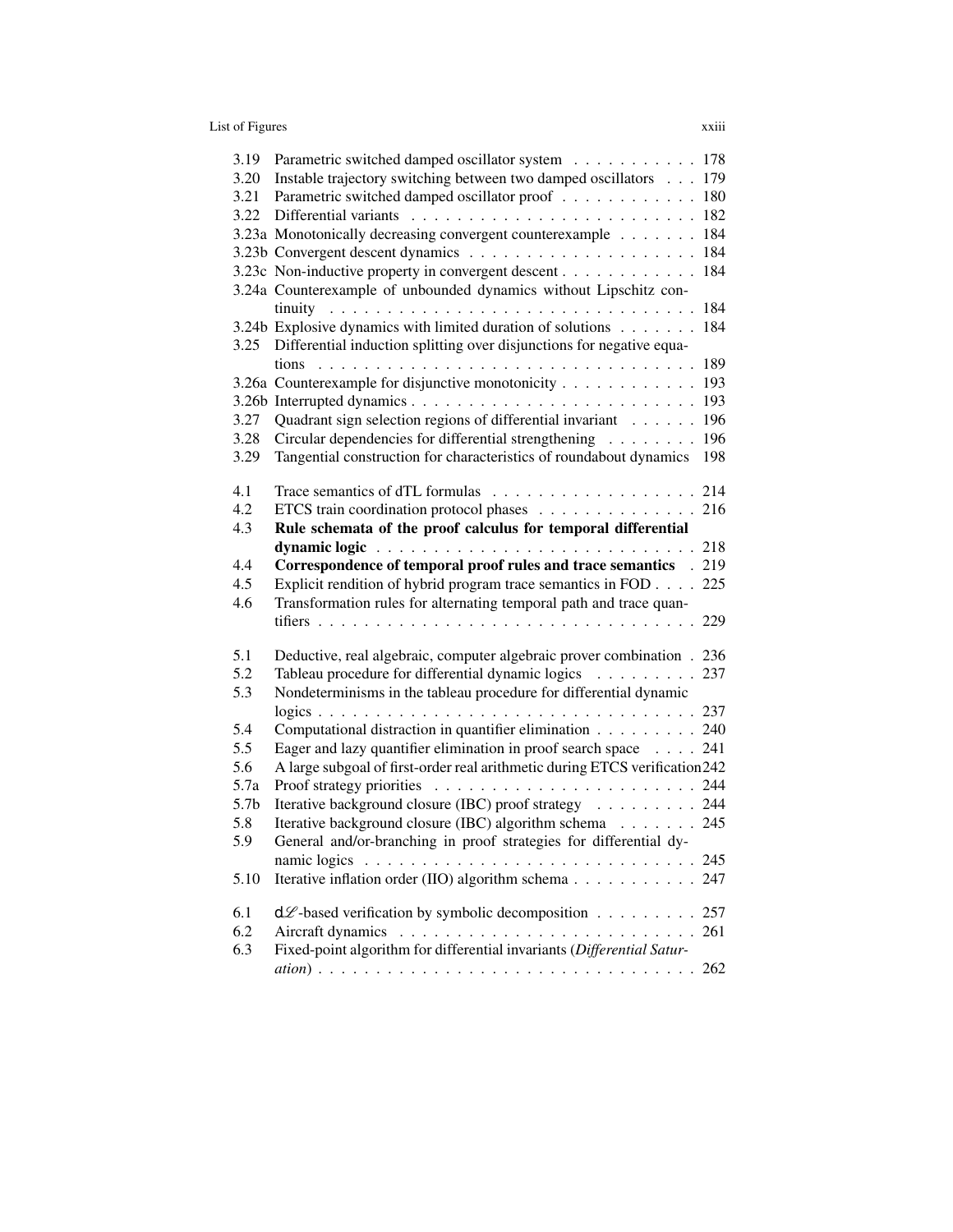| 6.4  | Differential dependencies and variable clusters of flight dynamics . 264                           |
|------|----------------------------------------------------------------------------------------------------|
| 6.5  | Fixed-point algorithm for discrete loop invariants (loop saturation)<br>266                        |
| 6.6  | Hybrid program rendition of hybrid automaton for simple water tank 267                             |
| 6.7  | Interplay of local and global fixed-point verification loops during                                |
|      |                                                                                                    |
| 6.8  |                                                                                                    |
| 6.9  |                                                                                                    |
|      |                                                                                                    |
| 7.1  | ETCS train cooperation protocol phases and dynamic movement                                        |
|      |                                                                                                    |
| 7.2  |                                                                                                    |
| 7.3  | Formal model of parametric ETCS cooperation protocol (skeleton)<br>284                             |
| 7.4  | Transition structure of ETCS skeleton 286                                                          |
| 7.5  |                                                                                                    |
| 7.6  | ETCS cooperation protocol refined with parameter constraints 291                                   |
| 7.7  |                                                                                                    |
| 7.8  | Controllability region changes in the presence of disturbance 295                                  |
| 7.9  | Proof of ETCS controllability despite disturbance 297                                              |
| 7.10 | Parametric ETCS cooperation protocol with disturbances 299                                         |
| 7.11 | Parametric ETCS cooperation protocol with disturbances (full in-                                   |
|      |                                                                                                    |
| 8.1  | Evolution of collision avoidance manoeuvres in air traffic control . 304                           |
| 8.2  | Non-flyable straight-line manoeuvre with instant turns 305                                         |
| 8.3  |                                                                                                    |
| 8.4  | Flight dynamics $\ldots \ldots \ldots \ldots \ldots \ldots \ldots \ldots \ldots \ldots \ldots 309$ |
| 8.5  | Protocol cycle and construction of flyable roundabout manoeuvre . 310                              |
| 8.6  | Non-flyable tangential roundabout collision avoidance manoeuvre                                    |
|      |                                                                                                    |
| 8.7  |                                                                                                    |
| 8.8  | Flyable aircraft roundabout (multiple aircraft) 314                                                |
| 8.9  | Tangential roundabout collision avoidance manoeuvre (four aircraft) 314                            |
| 8.10 |                                                                                                    |
| 8.11 | Entry separation by bounded nondeterministic overapproximation . 320                               |
| 8.12 | Some mutually agreeable negotiation choices for aircraft 323                                       |
| 8.13 | Far separation for mutually agreeable negotiation choices $\ldots$ 325                             |
|      |                                                                                                    |
|      |                                                                                                    |
| 8.15 | Flight control with flyable tangential roundabout collision avoidance 329                          |
| 8.16 | Verification loop for flyable tangential roundabout manoeuvres 330                                 |
| 8.17 | Flight control with FTRM (synchronous instantiation) 332                                           |
|      |                                                                                                    |
| 9.1  | Topics contributing to the logical analysis of hybrid systems 336                                  |
| A.1  | Rule schemata of the sequent calculus for first-order logic 352                                    |
| A.2a |                                                                                                    |
|      |                                                                                                    |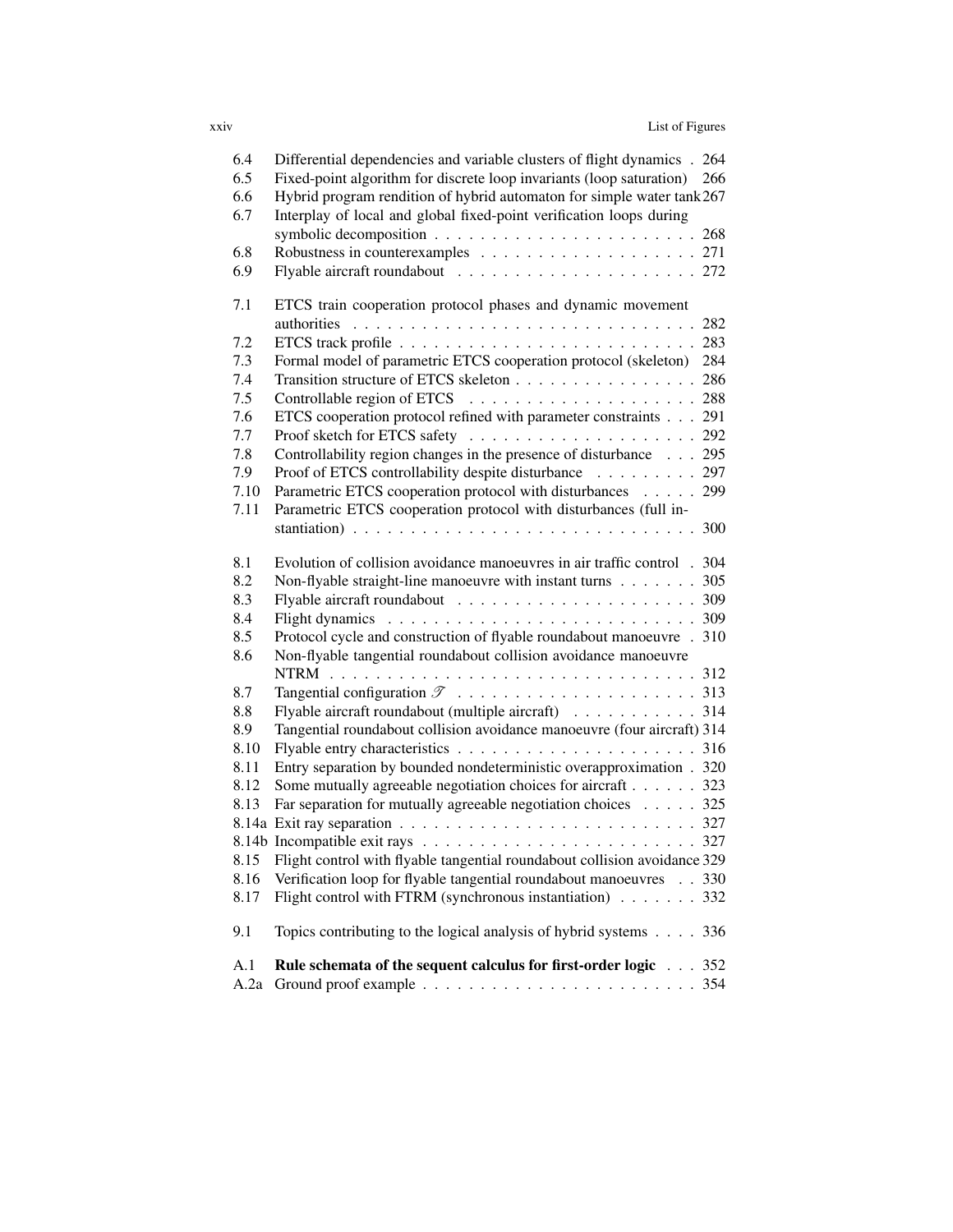## List of Figures xxv

| A.2b<br>A.3                            | Wrong proof attempt in first-order logic 355                                      |
|----------------------------------------|-----------------------------------------------------------------------------------|
| B.1                                    | Vector field and a solution of a differential equation $\ldots \ldots \ldots$ 360 |
| C.1<br>C.2a<br>C.2 <sub>b</sub><br>C.3 | Hybrid automaton and corresponding hybrid program $\ldots \ldots$ . 370           |
| D.1                                    | Architecture and plug-in structure of the KeYmaera prover<br>378                  |
| D.2                                    | Screenshot of the KeYmaera user interface 379                                     |
| D.3                                    | KeYmaera proof strategy options 380                                               |
| D.4                                    |                                                                                   |
|                                        | Projection of semialgebraic sets and quantifier elimination 384                   |
| D.5                                    | Rule schemata of Gröbner calculus rules 389                                       |
| D.6                                    | Some algebraic varieties generated by one polynomial equation in                  |
|                                        |                                                                                   |
| D.7                                    | Example proof using the real Nullstellensatz 393                                  |
| D.8                                    | Rule schema of Positivstellensatz calculus rule 395                               |
| D.9                                    | Example proof using the Positivstellensatz 395                                    |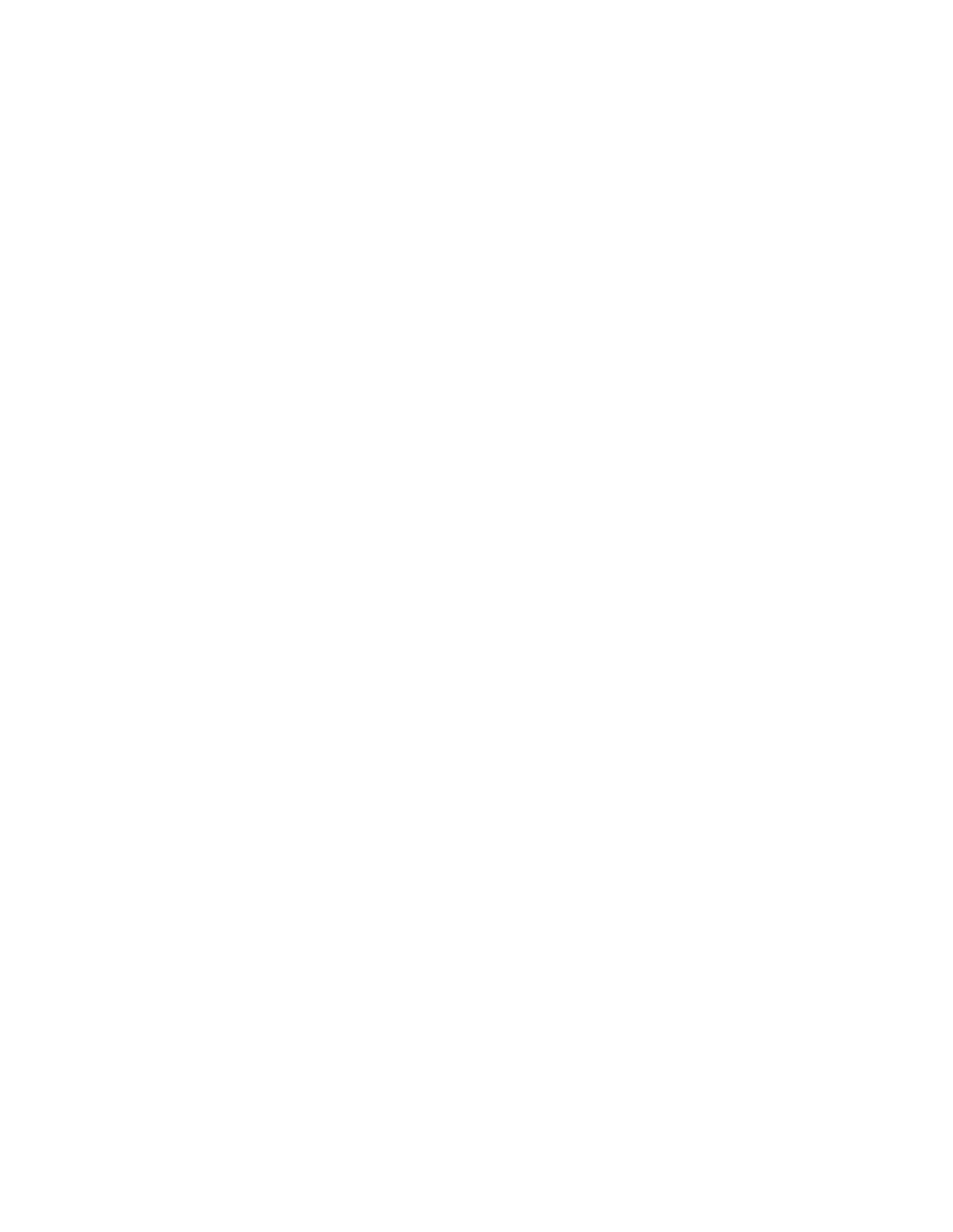## List of Tables

| 2.1<br>2.2 | Statements and effects of hybrid programs (HPs)<br>42<br>Statements and control structures definable with hybrid programs<br>44 |
|------------|---------------------------------------------------------------------------------------------------------------------------------|
| 2.3        | Operators and meaning in differential dynamic logic $(d\mathcal{L})$<br>47                                                      |
| 3.1        | Comparison of DAL with DA-programs versus $d\mathcal{L}$ with hybrid pro-                                                       |
| 3.2        | Statements and effects of differential-algebraic programs 137                                                                   |
| 3.3        | Classification of differential-algebraic programs and correspond-                                                               |
|            |                                                                                                                                 |
| 3.4        | Operators and meaning in differential-algebraic dynamic logic                                                                   |
|            |                                                                                                                                 |
| 3.5        | Embedding hybrid programs as DA-programs 147                                                                                    |
| 4.1        | Operators and meaning in differential temporal dynamic logic                                                                    |
| 5.1        | Experimental results for proof strategies (with standalone QE) I 249                                                            |
| 5.2        | Experimental results for proof strategies (with standalone QE) II 249                                                           |
| 5.3        | Experimental results for proof strategies (no standalone QE) $I \dots 250$                                                      |
| 5.4        | Experimental results for proof strategies (no standalone QE) II 250                                                             |
| 6.1        | Experimental results for differential invariants as fixed points 273                                                            |
| 7.1        | Experimental results for the European Train Control System 300                                                                  |
| 8.1        | Verification loop properties for flyable tangential roundabout man-<br>oeuvres                                                  |
| 8.2        | Experimental results for air traffic control (initial timeout = $10s$ ) 331                                                     |
| 8.3        | Experimental results for air traffic control (initial timeout = $4s$ ) $\ldots$ 333                                             |
| A.1        | Intuitive meaning of logical operators in first-order logic 343                                                                 |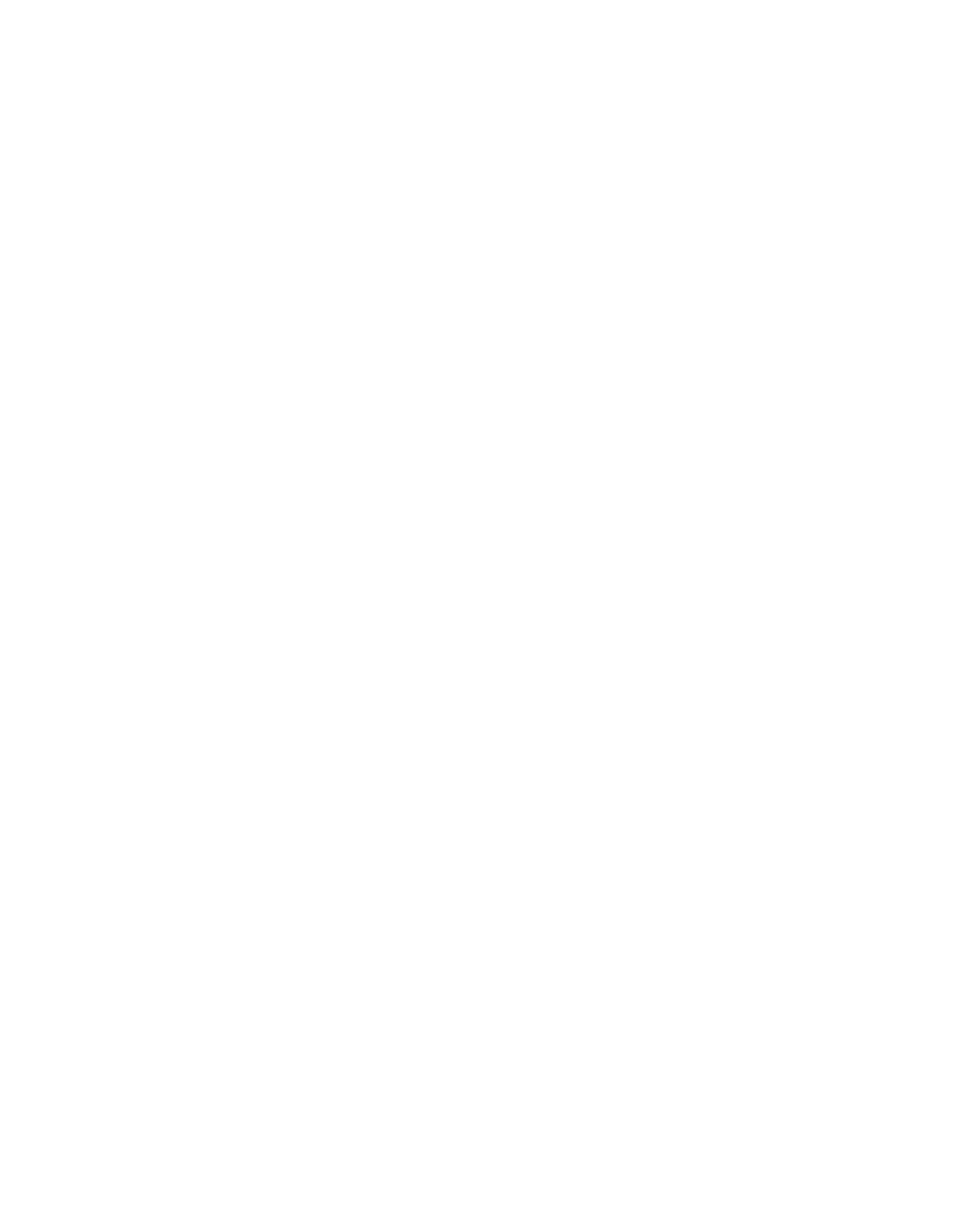# List of Theorems

| 57                                                |
|---------------------------------------------------|
| 70                                                |
| 75                                                |
| 76                                                |
| 92                                                |
| 93                                                |
| 98                                                |
|                                                   |
|                                                   |
|                                                   |
|                                                   |
|                                                   |
|                                                   |
|                                                   |
| Relative completeness of first-order safety 111   |
| Relative completeness of first-order liveness 112 |
| Relatively semidecidable fragment 114             |
|                                                   |
|                                                   |
|                                                   |
|                                                   |
| Differential transformation principle 158         |
|                                                   |
| Differential equation normalisation 161           |
|                                                   |
| Closure properties of differential invariants 181 |
|                                                   |
|                                                   |
|                                                   |
|                                                   |
|                                                   |
|                                                   |